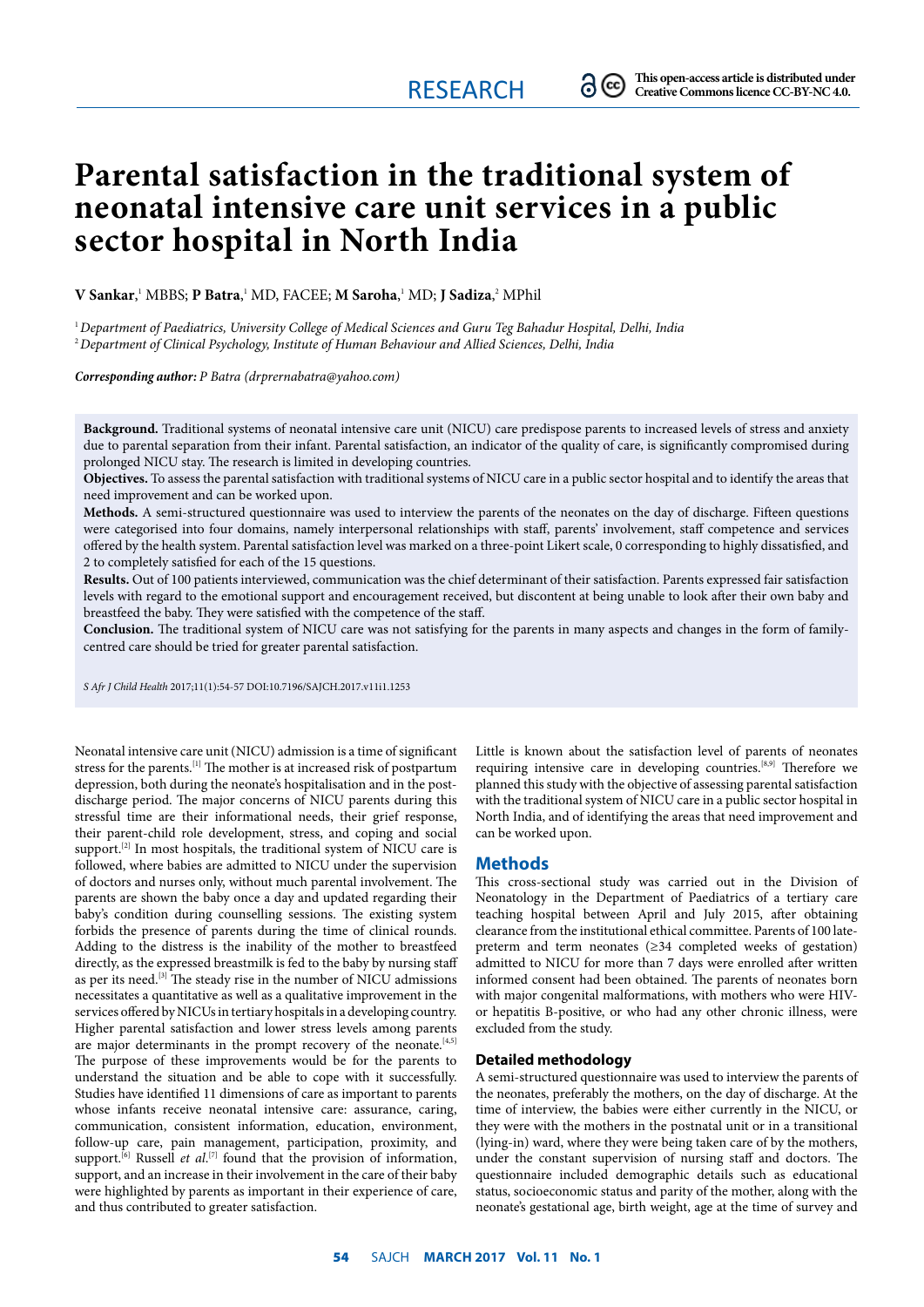detailed diagnoses. For the assessment of satisfaction level, it included 15 questions regarding the experience of the neonatal care that was provided to their babies during admission. These questions were categorised into four domains, namely interpersonal relationships with staff, parental involvement, staff competence and services offered by the health system. Parents' satisfaction level was marked on a threepoint Likert scale. The satisfaction level was scored as 0, 1 or 2, with 0 corresponding to highly dissatisfied, and 2 to completely satisfied for each of the 15 questions. Open suggestions for improvement in the system were also asked for and recorded if the score was either 0 or 1. The questionnaire took ~25 minutes to complete. In preparation of the questionnaire, a pilot study was conducted for 4 days followed by a role-play with the clinical psychologist, and was later modified based on the comments and suggestions.

## **Statistical analysis**

Responses by the parents were analysed using SPSS software 20.0 (IBM Corp., USA). Descriptive statistics were applied for data analysis, with the open-ended responses being described using percentages. Factors affecting the satisfaction level were compared using a *t*-test.

## **Results**

We interviewed 100 parents for the study without any parent refusing an interview. The demographic data for parents and their neonates are depicted in Table 1. The mean duration of stay of a neonate at the time of interview was 11 days. The number of parents with the satisfaction level achieved in each domain as graded on the Likert scale is depicted in Table 2.

# **Responses by the parents**

## **Interpersonal relationships with staff**

• **Communication:** A large fraction of the parents mentioned communication as the chief determinant of their satisfaction. A little over half of the parents expressed their dissatisfaction with the communication with caregivers. Nearly one-third of the parents felt that doctors took very little time to answer their queries, and this increased their apprehension. Furthermore, some parents stated that doctors ought to talk to them politely, as doing so would relieve much of their anxiety. Almost half of the parents stated

| Table 1. Demographic profile of patients |              |  |  |
|------------------------------------------|--------------|--|--|
| Parameter                                | Number $(n)$ |  |  |
| Sex of the neonate                       |              |  |  |
| M: F                                     | 68:32        |  |  |
| Gestation                                |              |  |  |
| Term:Preterm                             | 67:33        |  |  |
| Duration of stay                         |              |  |  |
| ≤10 days                                 | 49           |  |  |
| $>10$ days                               | 51           |  |  |
| Birth weight                             |              |  |  |
| ≤2.5 kg                                  | 61           |  |  |
| $>2.5$ kg                                | 39           |  |  |
| Education of parent                      |              |  |  |
| Uneducated                               | 15           |  |  |
| Matric                                   | 36           |  |  |
| Intermediate                             | 41           |  |  |
| Graduate                                 | 8            |  |  |

that they felt the information provided to them by the caregivers was inadequate. They felt, however, that nurses were more easily accessible than doctors for obtaining information and added that they were more considerate towards their circumstances. A little over a quarter (*n*=27) of the parents suggested that the hospital should provide them with a leaflet at the time of discharge graphically representing the danger signs for them to look out for in their babies.

• **Emotional support:** Parents expressed fair satisfaction levels with regard to the emotional support and encouragement received. They expressed contentment at having received encouragement and praise from the nurses. Concurrently, having identified doctors as a superior authority, many voiced their desire for doctors to be more supportive. This, they felt, would conceivably improve their confidence.

#### **Parental involvement**

- **Direct involvement in patient care:** Over two-fifths of the parents expressed their dismay at being unable to look after their own baby. Parents mostly expressed concern over the long duration of the hospital stay and their separation from their baby, adding that they were worried about the baby not recognising them or responding to them.
- **Expressing breastmilk:** A little over one-third of the mothers expressed discontent over their inability to breastfeed the baby. The existing system of expressing breastmilk into a container bothered many mothers. While for some the reason was uncertainty as to whether the milk was actually fed to the baby, others were concerned about the hygiene of such a practice. Over one-third of mothers (*n*=36) described how they felt under considerable pressure to produce breastmilk because of frequent reproach by the nurses, and suggested that they should instead be reassuring in such circumstances.

## **Competence of the staff**

Most parents expressed satisfaction with the experience and competence of the neonatal staff. They said that the counselling session held every afternoon reassured them of the skills of the doctors, and added that they were glad the doctors were doing their best. However, a few parents mentioned that they often felt overburdened by the vast amount of complex information the doctors provided them with, and suggested that it be simplified.

## **Services offered by the health system**

Parents showed dissatisfaction with this aspect of neonatal intensive care. This included blood and some medicines that had to be arranged by relatives, often straining their financial situation. The most common cause was their inability to afford the medicines required. The majority of medications are provided by the government and the institute, and only rarely may parents be asked for something, in the case of non-availability. Some parents also commented that difficulties were faced when they were asked to arrange blood for a second time. They added that blood should be made available by the hospital if required more than once. Alternatively, some parents suggested that the hospital ask them to arrange blood beforehand, stating that it was difficult for them to arrange it at the time of need. Parents also felt the need for a health insurance scheme for neonates, which is lacking in the present system.

Table 3 shows the mean satisfaction level of parents in each domain. The highest satisfaction levels were observed in interpersonal relationships with caregivers and the competence of staff, while parents were most dissatisfied with the services offered by the health system.

The satisfaction level of parents in relation to gender, gestational age, birth weight and the educational status of parents were comparable. With an increasing duration of hospital stay, a gradual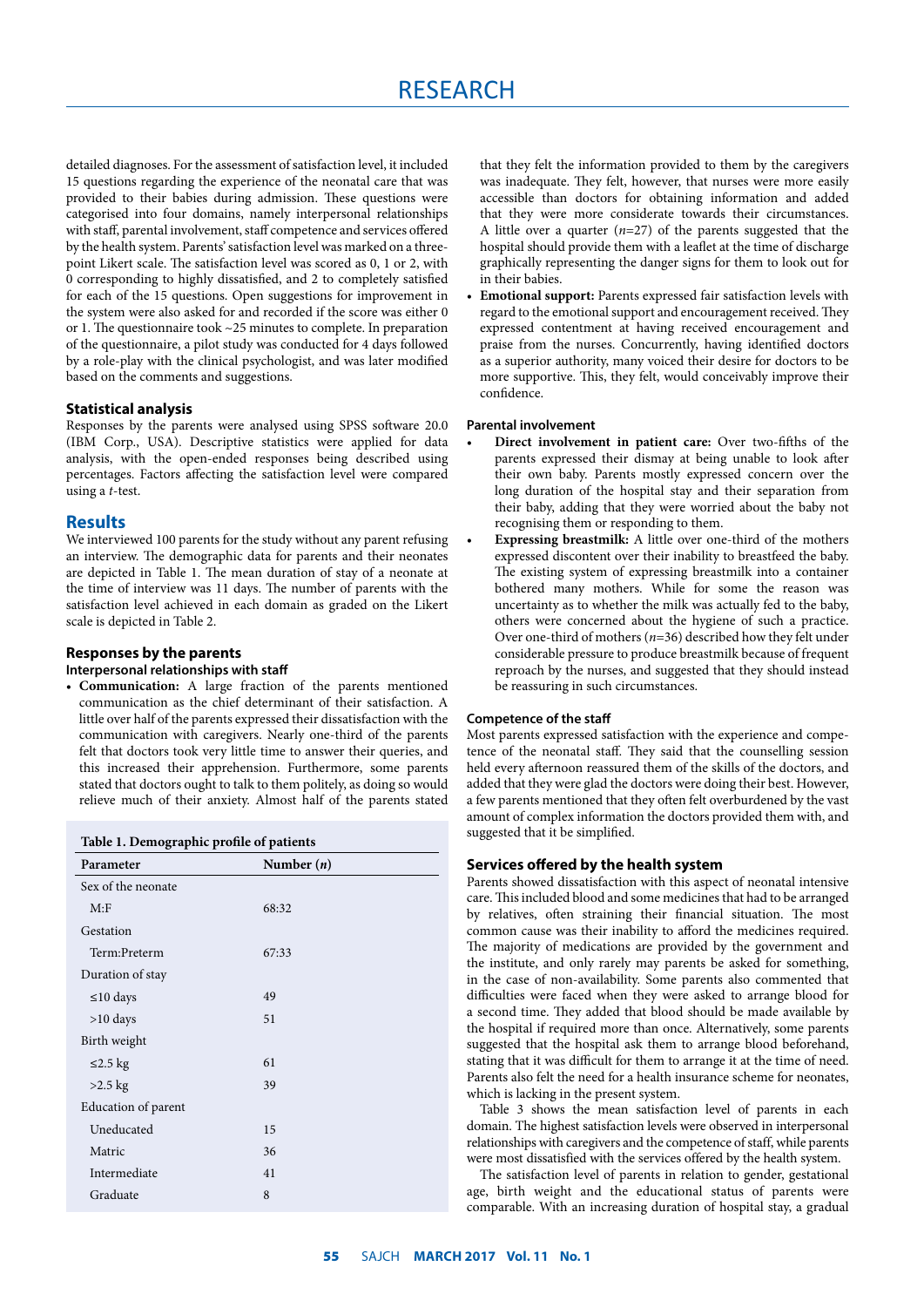# **Table 2. Responses of parents for each question**

|                                                                                                                | Number of parents $(N)$  |                          |                          |  |
|----------------------------------------------------------------------------------------------------------------|--------------------------|--------------------------|--------------------------|--|
| Domains                                                                                                        | 0 (Not at all satisfied) | 1 (Moderately satisfied) | 2 (Completely satisfied) |  |
| Domain 1 (Interpersonal relationship with<br>caregivers, including communication and emotional<br>involvement) |                          |                          |                          |  |
| 1. Written informed consent before admission in<br><b>NICU</b>                                                 | 9                        | 27                       | 64                       |  |
| 2. Updating infant's status by doctors/staff in NICU                                                           | 2                        | 31                       | 67                       |  |
| 3. Complete information given by doctors/staff<br>about infants                                                | $\mathbf{0}$             | 44                       | 56                       |  |
| 4. Empathetic attitude of doctors/staff in NICU                                                                | 8                        | 50                       | 42                       |  |
| 5. Provision of phone call during emergency<br>conditions                                                      | 2                        | 34                       | 64                       |  |
| 6. Comprehensive care by doctors/staff in NICU                                                                 | $\mathbf{0}$             | 29                       | 71                       |  |
| 7. Comprehensive care by doctors/staff in lying-in<br>ward                                                     | 1                        | 28                       | 71                       |  |
| 8. Information given during the time of discharge                                                              | $\mathbf{0}$             | 30                       | 70                       |  |
| Domain 2 (Parental involvement in feeding)                                                                     |                          |                          |                          |  |
| 9. Process of feeding in NICU                                                                                  | 7                        | 46                       | 47                       |  |
| 10. Process of feeding in lying-in ward                                                                        | $\mathbf{0}$             | 29                       | 71                       |  |
| Domain 3 (Competence of the staff)                                                                             |                          |                          |                          |  |
| 11. Process of identification of infant                                                                        | 8                        | 45                       | 47                       |  |
| 12. Complete care of infants in NICU                                                                           | $\mathbf{0}$             | 18                       | 82                       |  |
| 13. Care provided by doctors/staff in emergency<br>conditions                                                  | 2                        | 29                       | 69                       |  |
| Domain 4 (Services offered by the system)                                                                      |                          |                          |                          |  |
| 14. Demands for blood/medicines by doctors/staff in 21<br>emergency conditions                                 |                          | 44                       | 35                       |  |
| 15. Sanitation of the hospital                                                                                 | $\boldsymbol{0}$         | 33                       | 67                       |  |

increase in satisfaction level with respect to parental involvement was observed, with a slight decline in interpersonal relationship satisfaction, although it did not reach statistically significant levels.

# **Discussion**

Parents face a number of challenges when their newborn infant is admitted for NICU care. These include the loss of work hours, separation from the baby, the inability to feed the baby and the financial burden, to name a few. An overburdened public sector hospital in a developing country lacks the support systems required to take care of these concerns, resulting in dissatisfied parents and poor neonatal care. An assessment of the satisfaction level of parents is an initial step in identifying the areas that require intervention so that parents are more satisfied with the healthcare system and can cope more successfully. Our study concluded that parents showed most dissatisfaction with the services offered by the healthcare system, and with parental involvement in care of the baby. Both these aspects need to be addressed for better outcomes for sick and preterm newborns.

Establishing effective communication with the parents and providing them with adequate information about their infants and the required care can result in increased satisfaction  $(p<0.01)$ , as is evident from the study conducted by Weiss *et al*.<sup>[10]</sup> A study by Ranchod *et al.* <sup>[6]</sup> concluded that increased perinatal counseling allowed parents to take a more active decision-making role and invariably led to higher rates of parental satisfaction with neonatal

care in intensive care units. Constraints on staff limit the time available for extensive parent counselling by physicians, leaving parents to depend on nurses to help explain their infant's status.<sup>[8]</sup> Reis et al.<sup>[11]</sup> report that interaction with nurses and verbal and written information regarding the condition of infants were essential, and of course the method of communication was also of significance. It has also been observed that excessive information can lead to parental confusion, which therefore can decrease confidence in healthcare systems, increase anxiety and eventually decrease parental satisfaction.<sup>[12,13]</sup>

Family-centred care (FCC) is an alternative system of NICU care that can provide an answer to these problems faced by parents, as under this system they are actively involved in the management of the baby, under the strict supervision of nursing staff and doctors. Encouraging parents to spend time with their infants and actively participate in the care process can facilitate the development of parental roles and increase the satisfaction rate.[14] Bakewell-Sachs and Gennaro<sup>[15]</sup> have indicated that active maternal involvement in neonatal care and mother-infant contact (e.g. touching the baby) increases maternal confidence in taking care of the infant after discharge, and consequently lead to higher maternal satisfaction. Integrated notes can be kept by the side of the baby's cot so that information is accessible to parents in clear language. Bastani *et al.*[16] compared FCC with controls in a randomised trial and found that mothers in the FCC group were more satisfied with the aspects of information and participation in care. The number of neonatal